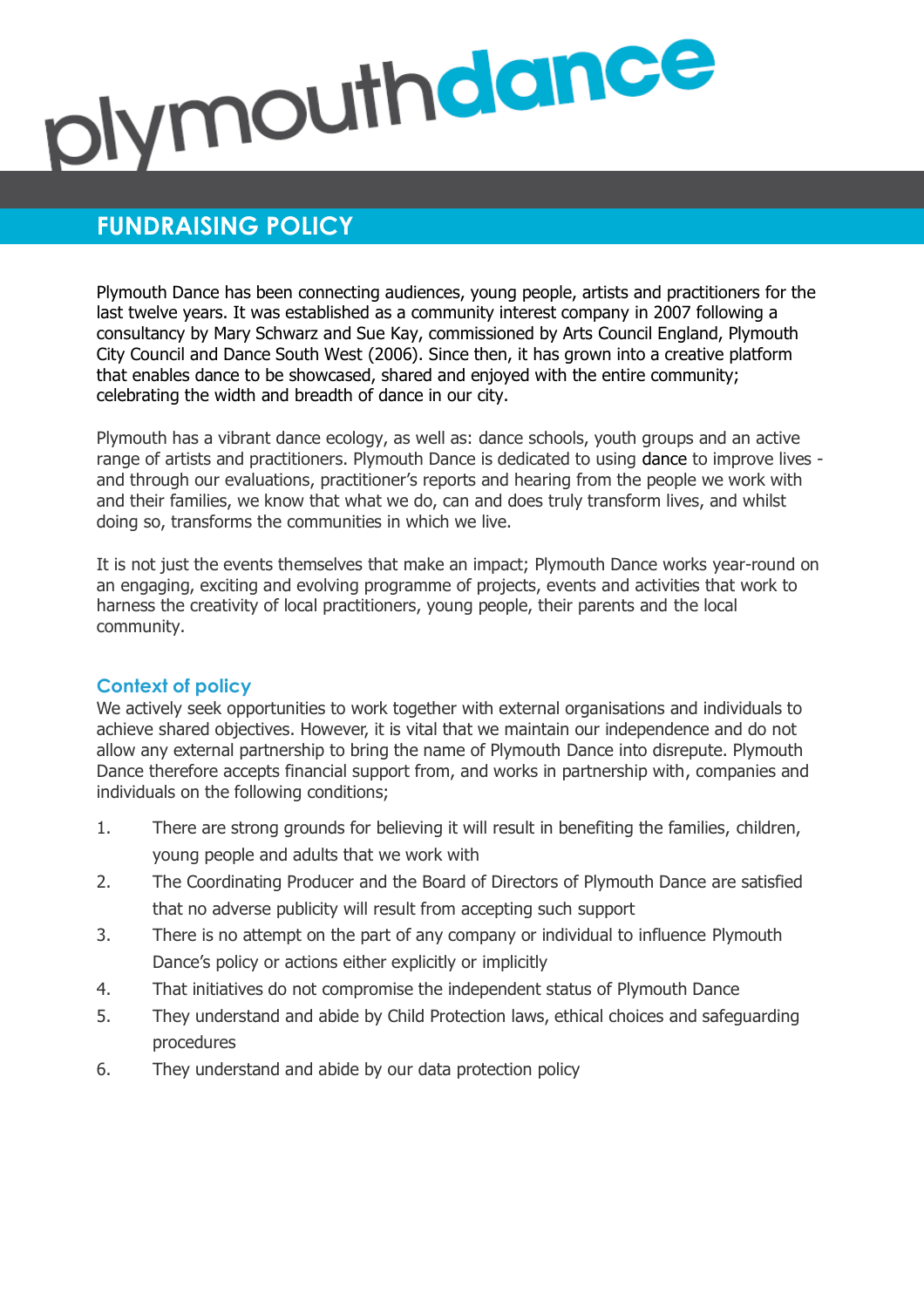# **Marketing; affinity marketing and product/service endorsement**

- 1. Plymouth Dance does not endorse or approve products and services of any company. A statement to this effect will be included alongside any branding or promotion associated with products.
- 2. Plymouth Dance will not promote any products or services knowingly linked to good health or wellbeing unless published research is proven to have benefits
- 3. Plymouth Dance will not share access to our contacts database and/or beneficiaries

#### **Avoidance Criteria: Plymouth Dance will not accept financial support or enter into partnerships with companies involved with, but not limited to, the following activities:**

- The manufacturing of Tobacco products
- Alcohol (when supporting projects for under 18s)
- The sale or production of pornographic materials

# **Acceptance Criteria**

When deciding to accept any particular funding, the Coordinating Producer and Board of Directors have a duty to ensure that it is for the best interests of their Community Interest Company (CIC), and that association with any particular funder does not compromise Plymouth Dance's ethical position, harm our reputation or put future funding at risk. Plymouth Dance complies with all relevant legislation including the data protection act, money laundering rules, the bribery act; including guidance on terrorism and political activity. Plymouth Dance withholds the right to reject partnerships with companies/funding bodies who fail to meet our ethical standards.

Plymouth Dance would therefore not accept support from any of the following, where the donation:

- Was known to be associated with criminal sources;
- Would help further the donor's personal objectives, which conflict with those of Plymouth Dance;
- Would lead to possible decline in support for Plymouth Dance, and so risk a fall in resources available to fund our work;
- Would otherwise significantly damage the reputation of Plymouth Dance;
- May harm relationships with Plymouth Dance partners, funders or stakeholders.

# **Purchasing**

Plymouth Dance seeks to purchase goods and services and work in partnership with organisations that produce and deliver their products and services under conditions that do not involve the abuse or exploitation of any person. We will therefore only engage with commercial organisations where:

- Child labour is not used
- Working hours are not excessive
- Working conditions are safe and hygienic
- No discrimination is practised